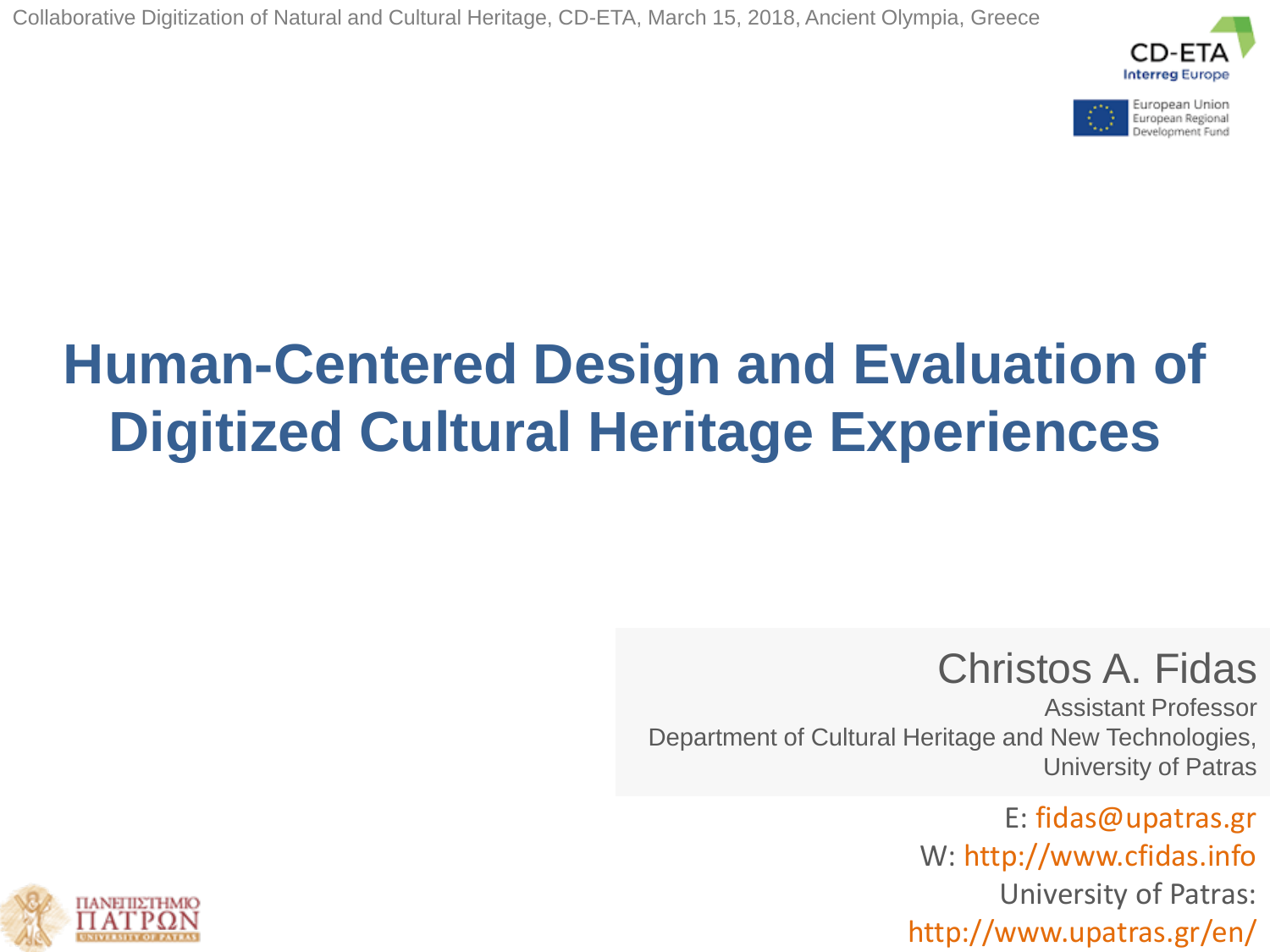# What do we mean with the term **Human-Centered Design?**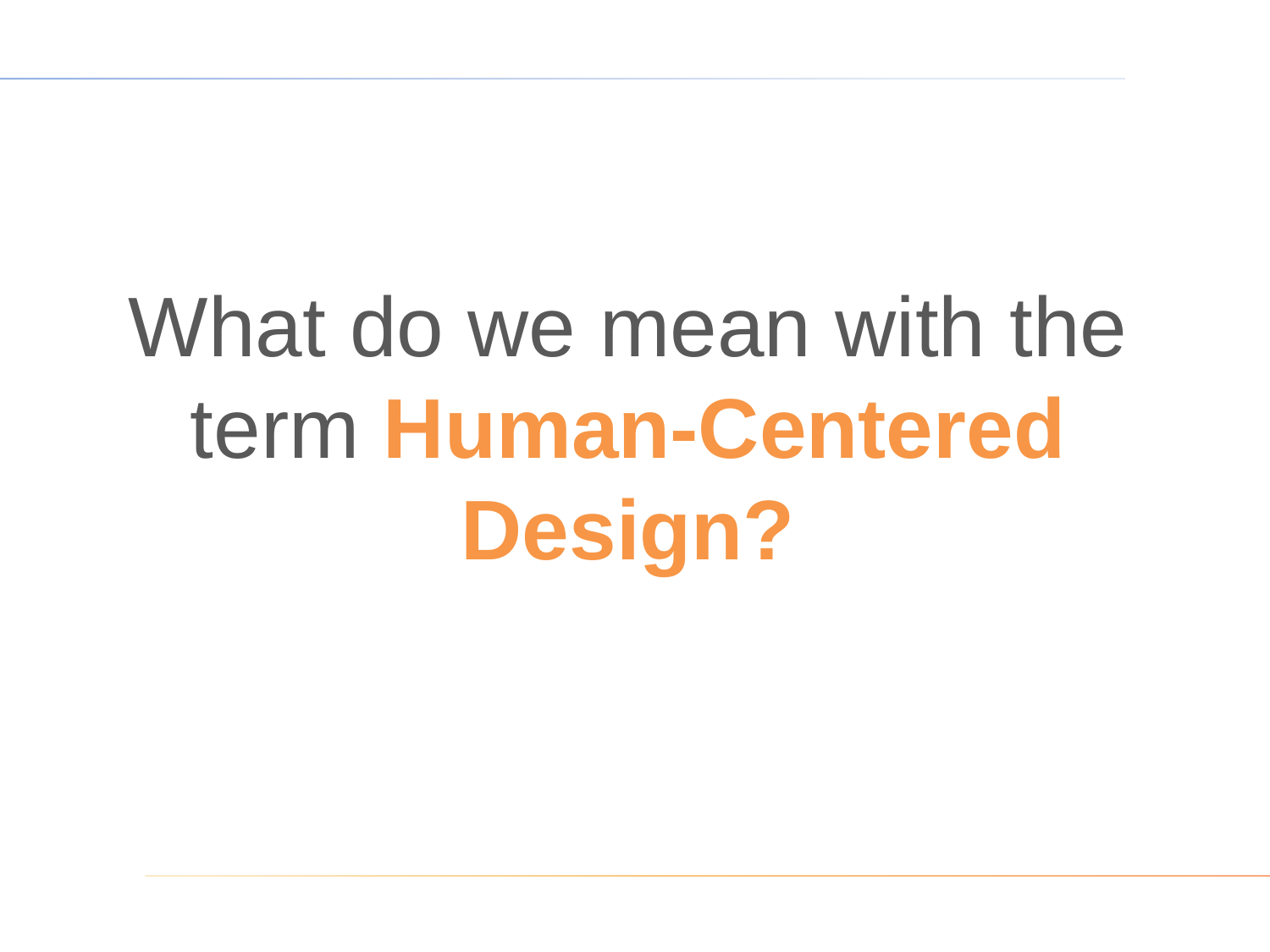## **Human Factors in the Design of Digitized Cultural Heritage**

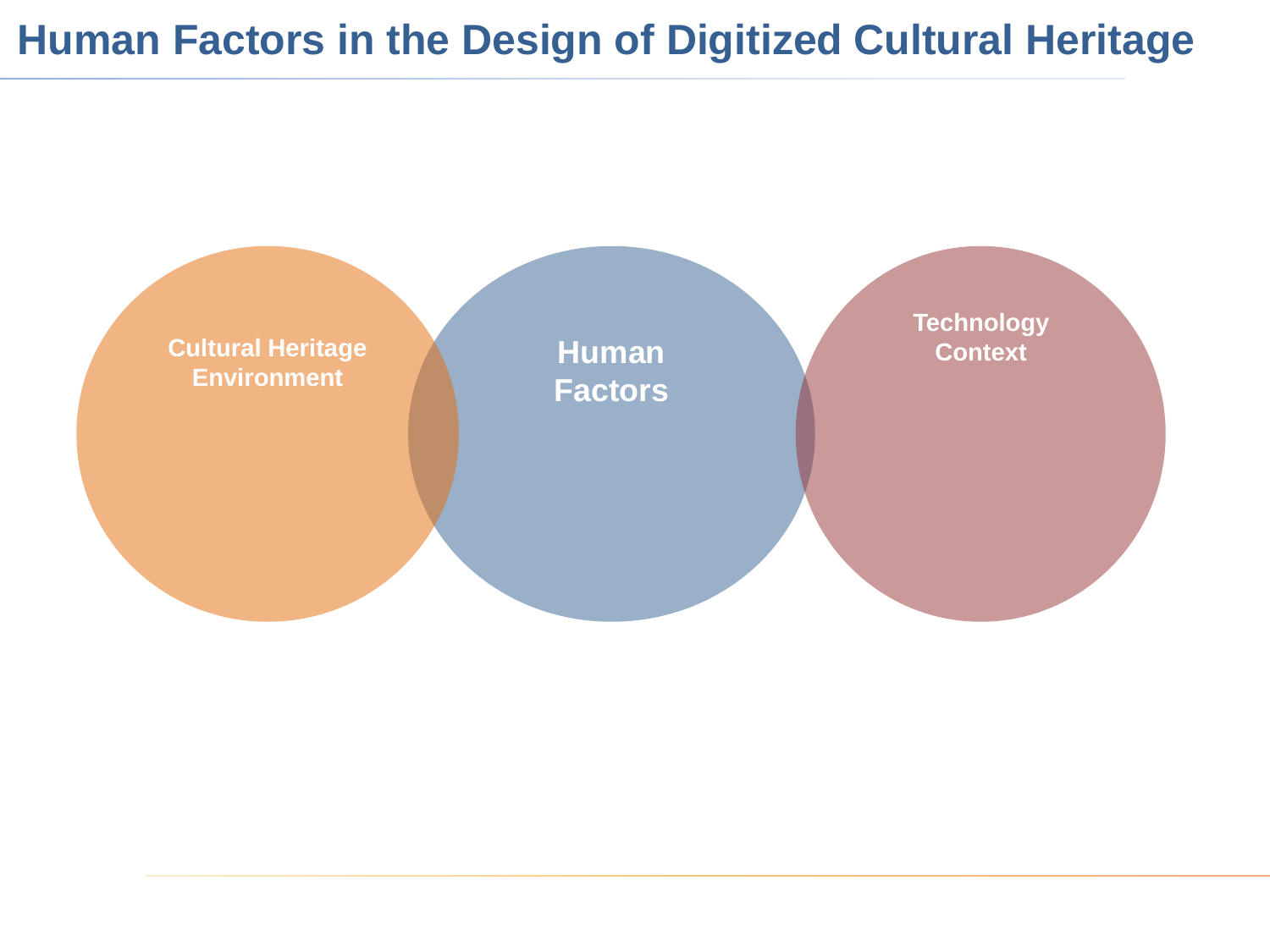**Why is it important** to embrace human-factors in digital cultural heritage experiences?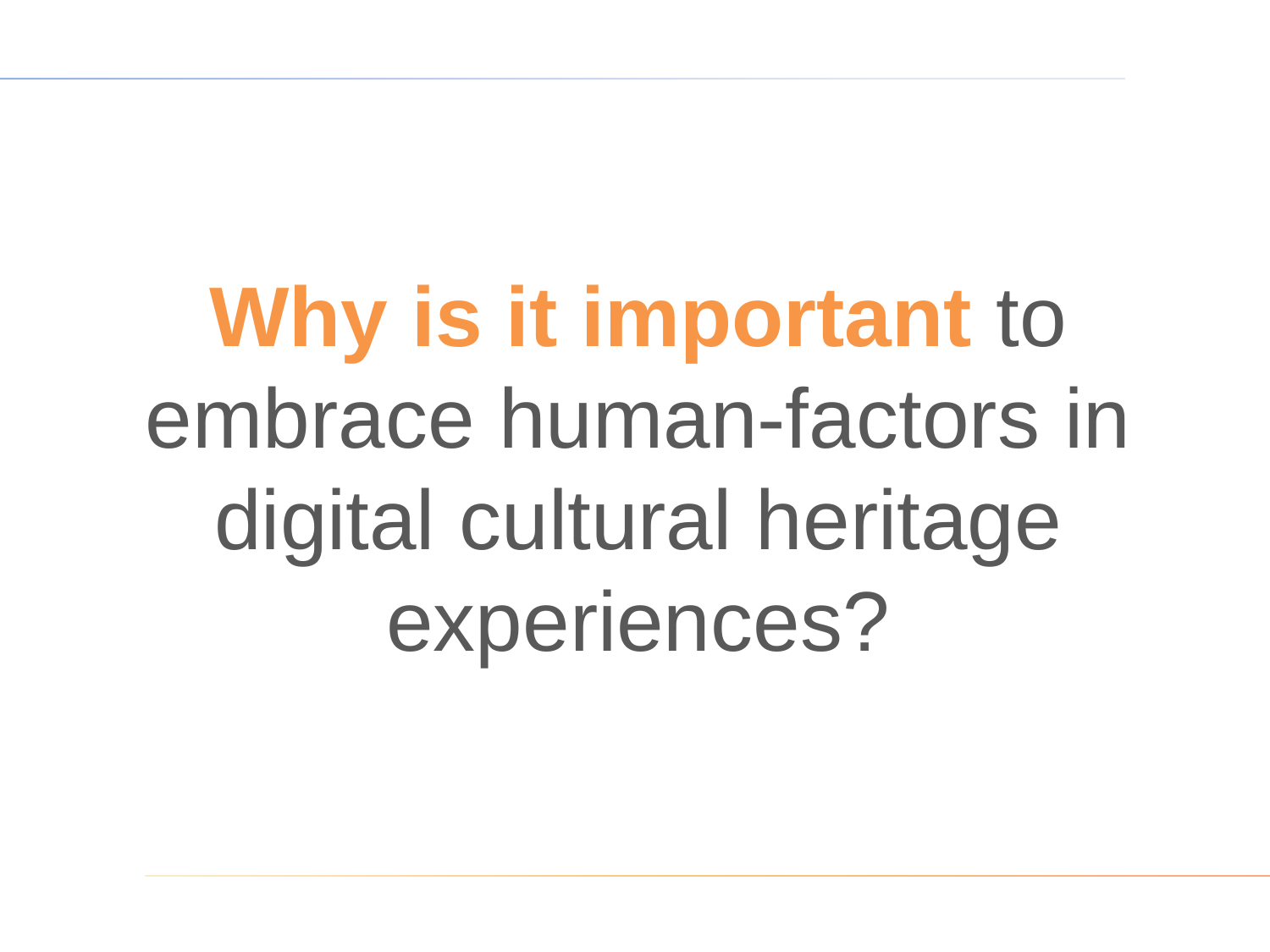**A Plethora of Digitized Cultural Heritage Applications…**





**In cultural heritage, human factors is dedicated to better understanding how humans can effective and efficiently process and comprehend information integrated with the technology**



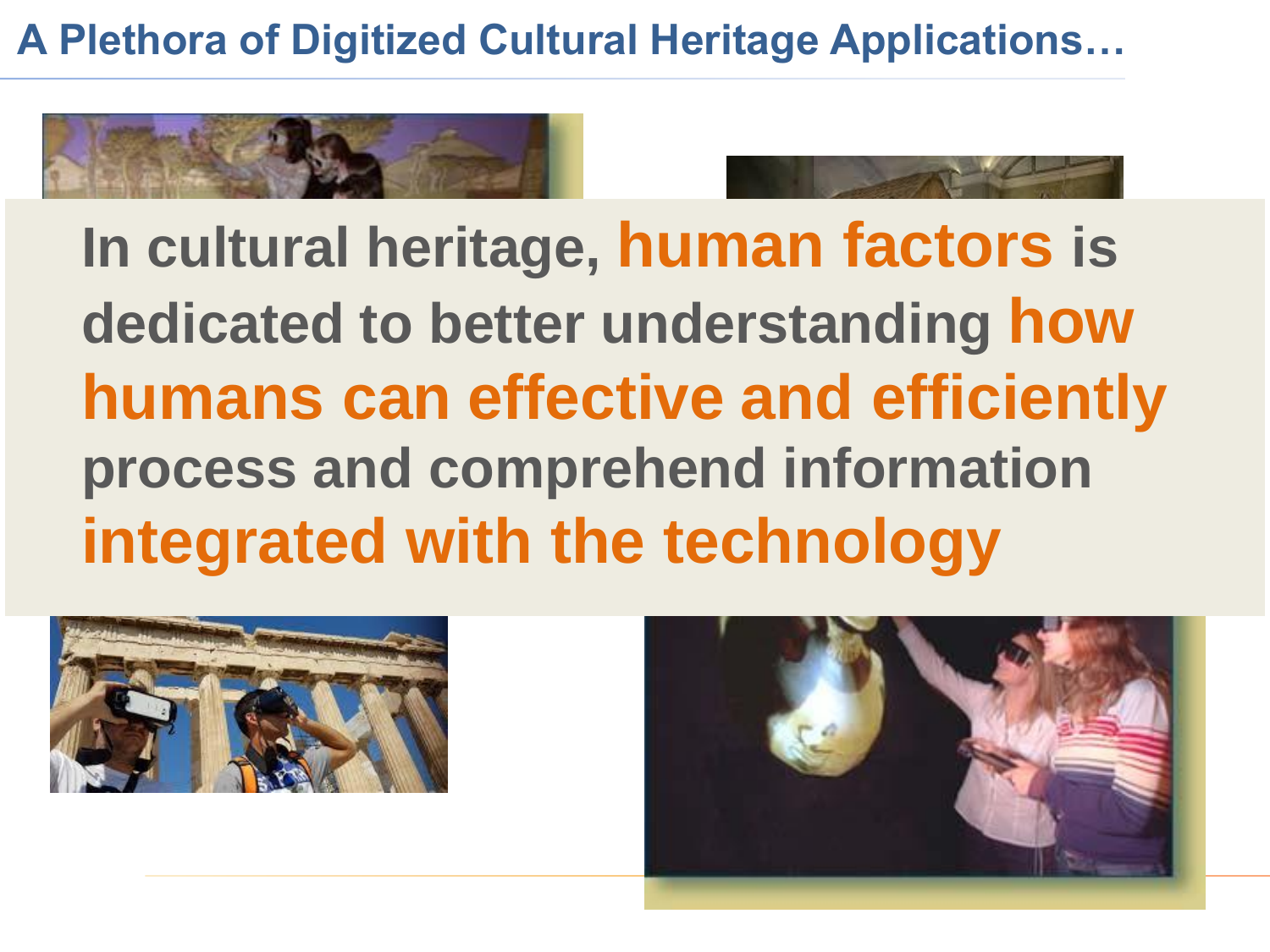**How can we practically consider** human-factors in digital cultural heritage experiences?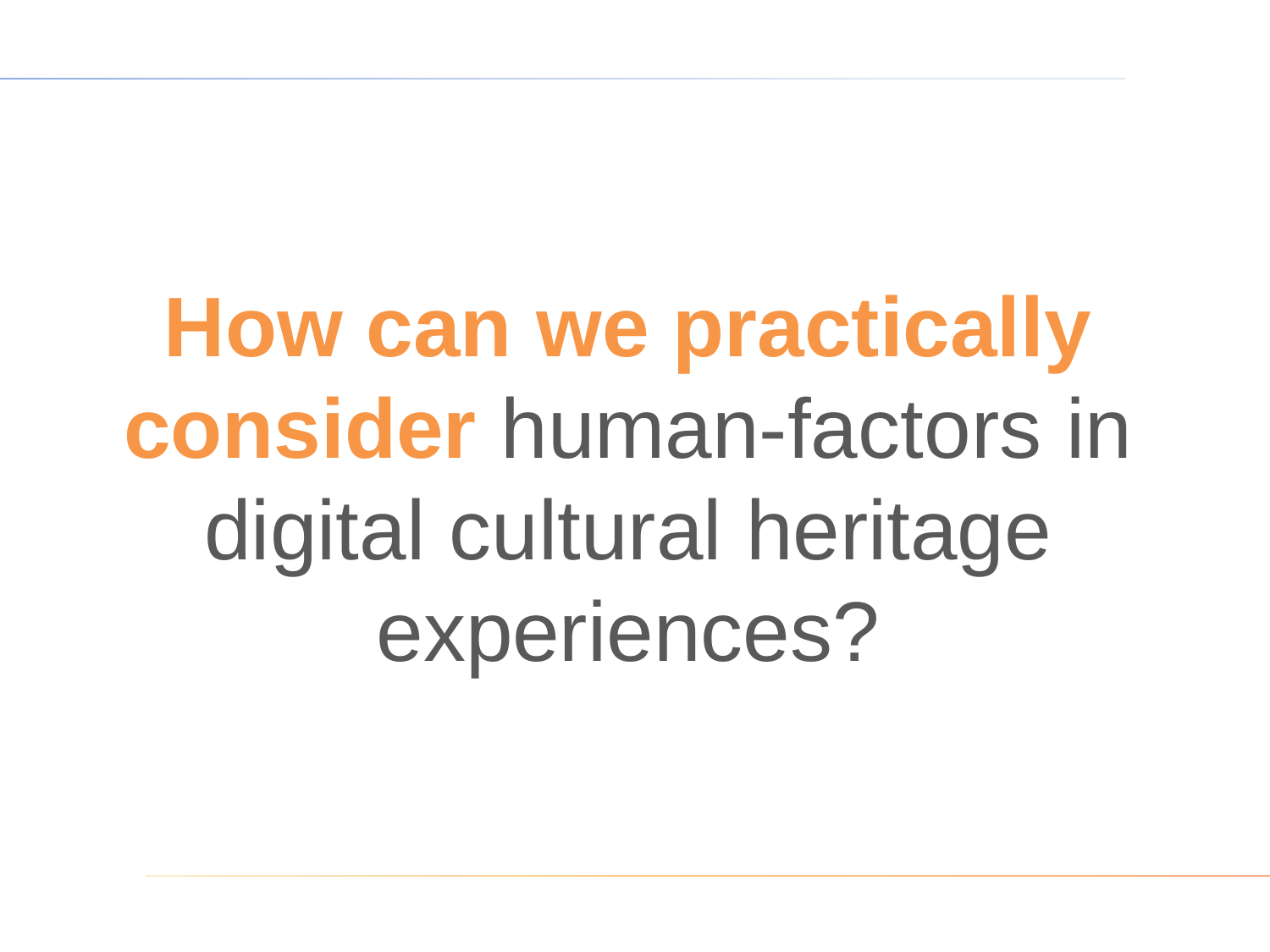# **Eye-Gaze Driven Research Model**



# **Research questions**

- **Do human cognitive differences correlate with visual behavior within cultural heritage interaction contexts?**

#### **In case of a strong correlation:**

- **Does human cognitive differences affect interaction behavior and / or knowledge acquisition within cultural heritage interaction contexts?**
- **Can we create in run-time efficiently and effective cognition-centered user models?**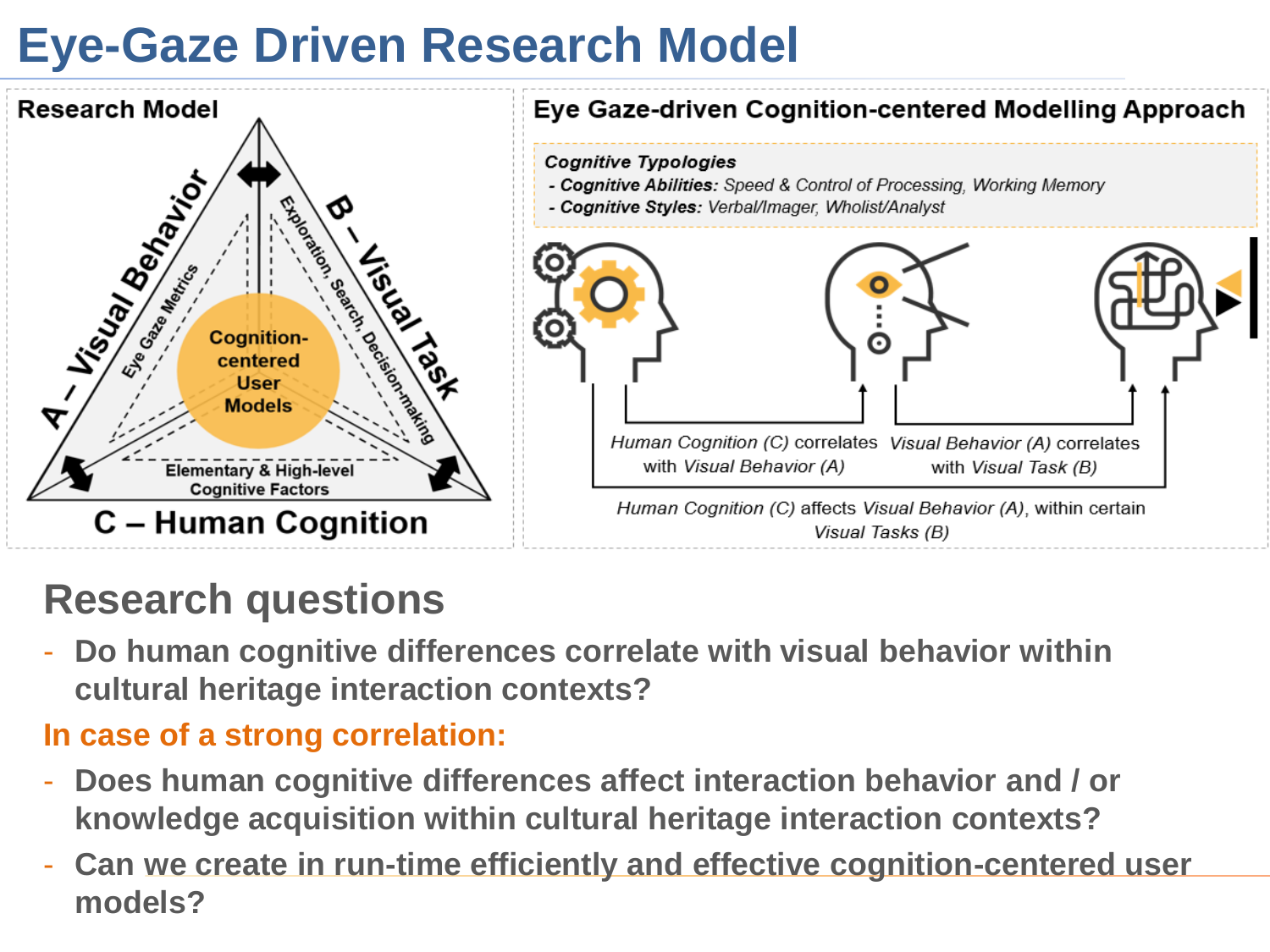#### **Do human cognitive differences correlate with visual behavior?**

**HoloTour is a playful audiovisual three-dimensional virtual tourism application**





Heatmaps of (a) field-independent and (b) field-independent in the mixed-reality environment. Fieldindependent individuals visually explored larger areas of field-dependent players (HoloTour is a playful audiovisual three-dimensional virtual tourism application developed by Microsoft.)



Raptis, G., Fidas, C.A., Avouris, N. (2018). **Effects of mixed-reality on players' behaviour and immersion in a cultural tourism game: A cognitive processing perspective**, *International Journal of Human-Computer Studies*, Elsevier <https://doi.org/10.1016/j.ijhcs.2018.02.003>**)**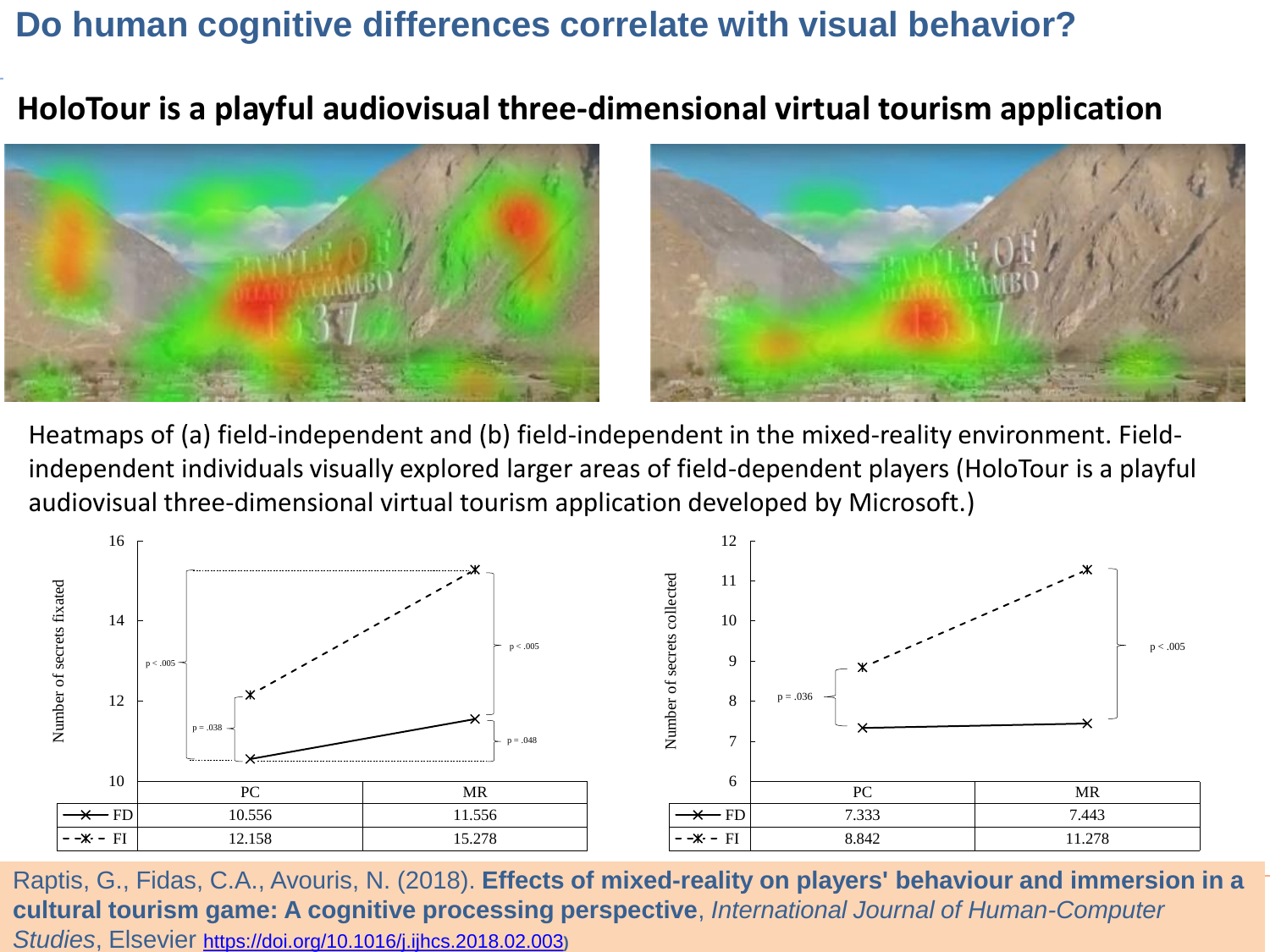## **Effectiveness and efficiency in classification experiments**



George E. Raptis, Christina Katsini, Marios Belk, Christos Fidas, George Samaras, and Nikolaos Avouris. 2017. **Using Eye Gaze Data and Visual Activities to Infer Human Cognitive Styles: Method and Feasibility Studies**. Proceedings of the 25th Conference on User Modeling, Adaptation and Personalization - UMAP '17, ACM Press, 164–173. http://dx.doi.org/10.1145/3079628.3079690.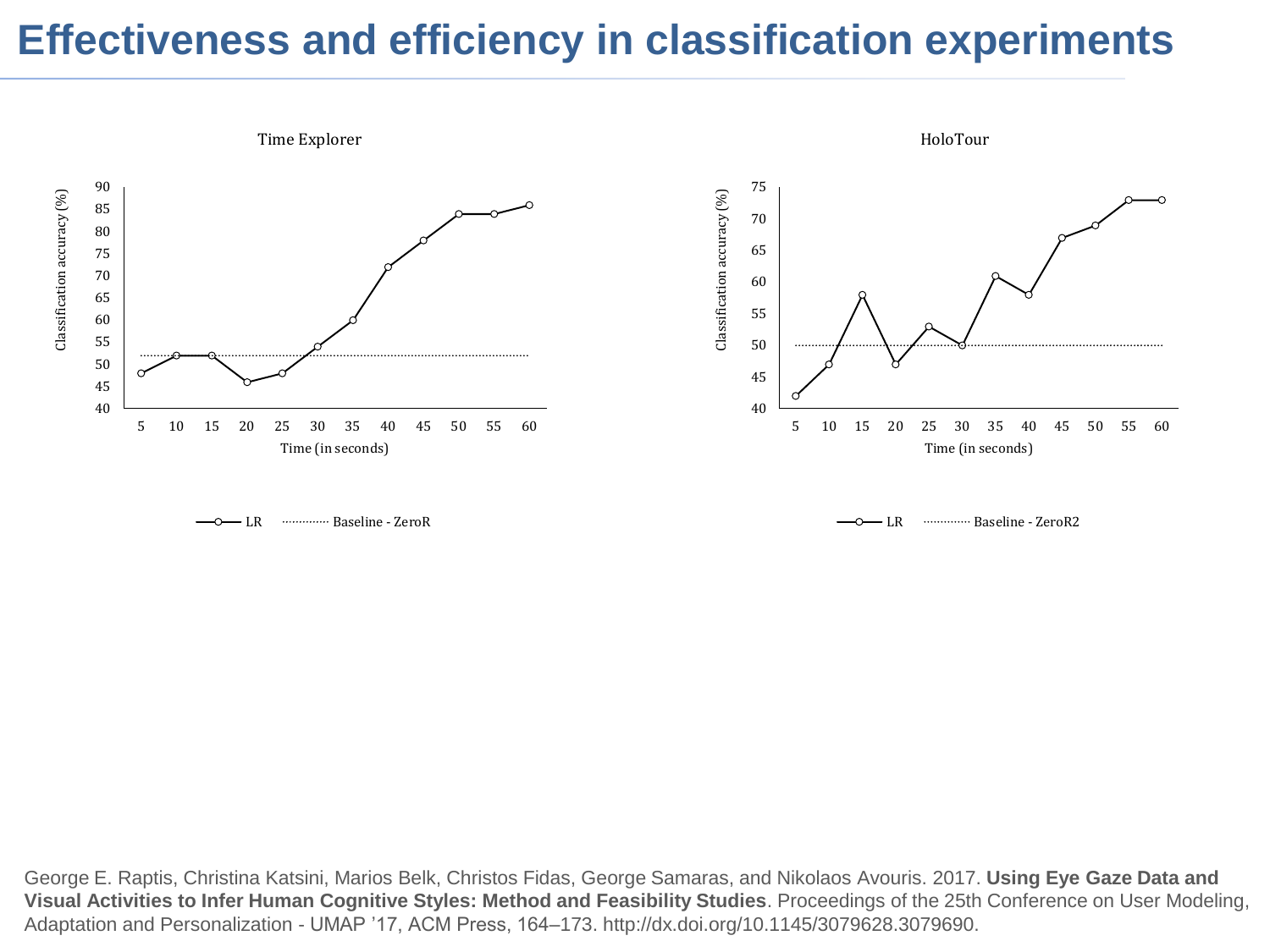### **In another domain: Graphical User Authentication**



- Katsini, C., Fidas, C., Raptis, G., Belk, M., Samaras, G., & Avouris, N. (2018). Influences of human cognition and visual behavior on password security during picture password composition. *ACM SIGCHI Human Factors in Computing Systems (CHI 2018)*, ACM Press (to appear)
- Katsini, C., Fidas, C., Raptis, G., Belk, M., Samaras, G., Avouris, N. (2018). Eye gaze-driven prediction of cognitive differences during graphical password composition. *ACM SIGCHI Intelligent User Interfaces (IUI 2018)*, ACM Press (to appear)
- Belk, M., Fidas, C., Germanakos, P., Samaras, G. (2017). The interplay between humans, technology and user authentication: a cognitive processing perspective, *Computers in Human Behavior*, 184-200.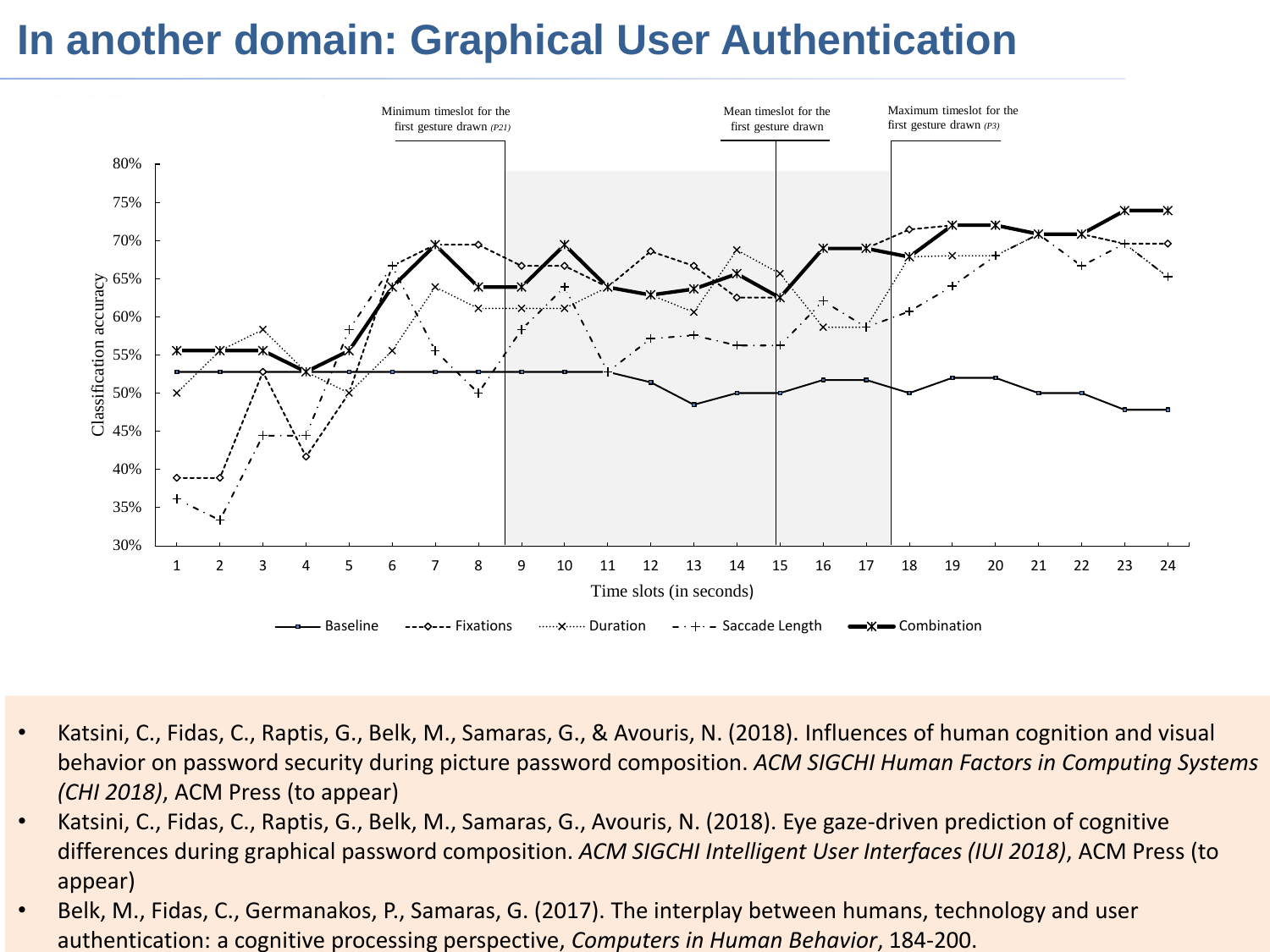# **Finishing up**

Cultural heritage digitized content is processed on a **cognitive level by end-users**





**Human cognitive characteristics** as an important human factor in the design of cultural heritage interactive systems



**Personalize the visual and interaction design to the individuals' preferred cognitive processing characteristics**